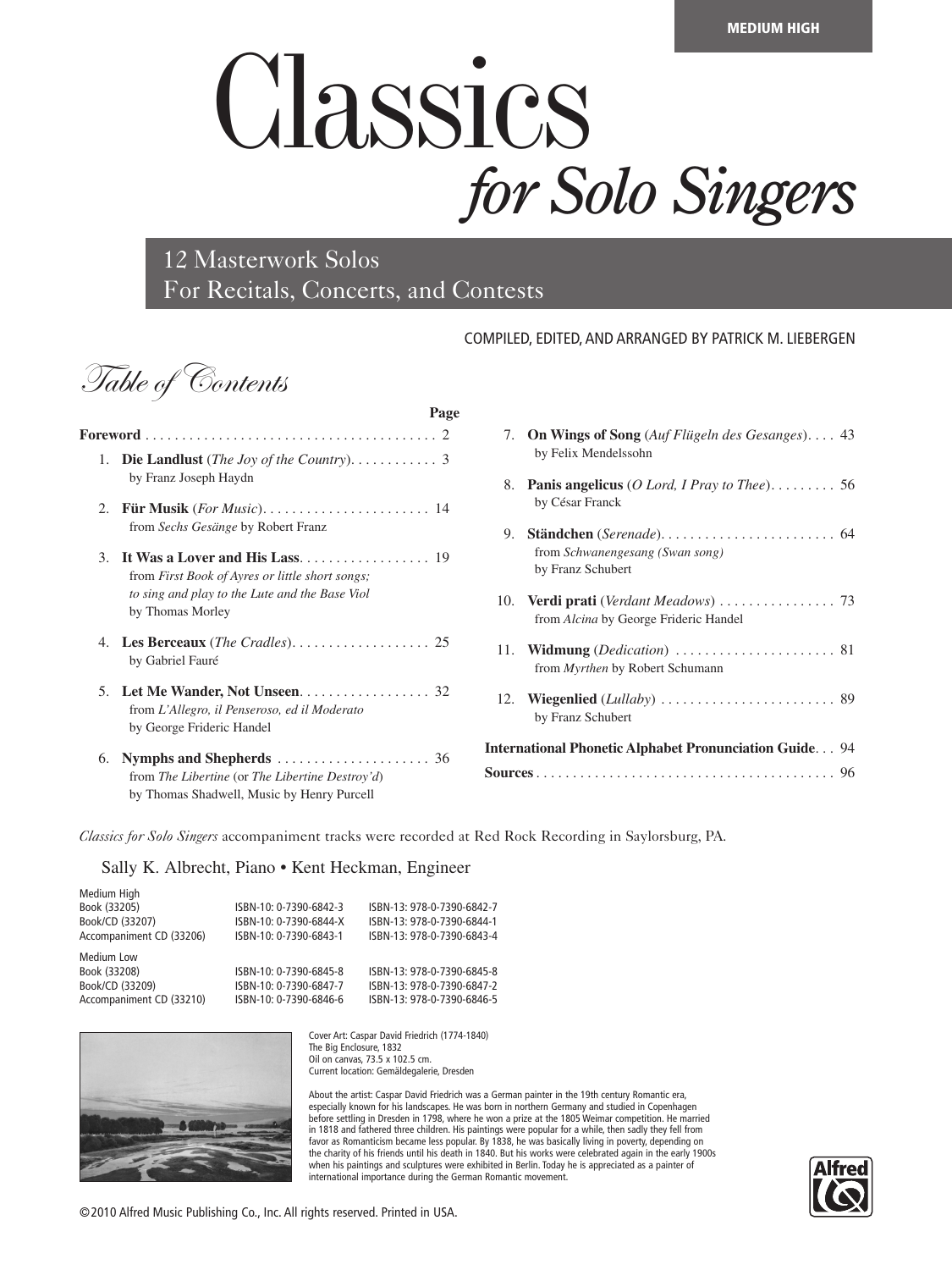

33205 33205